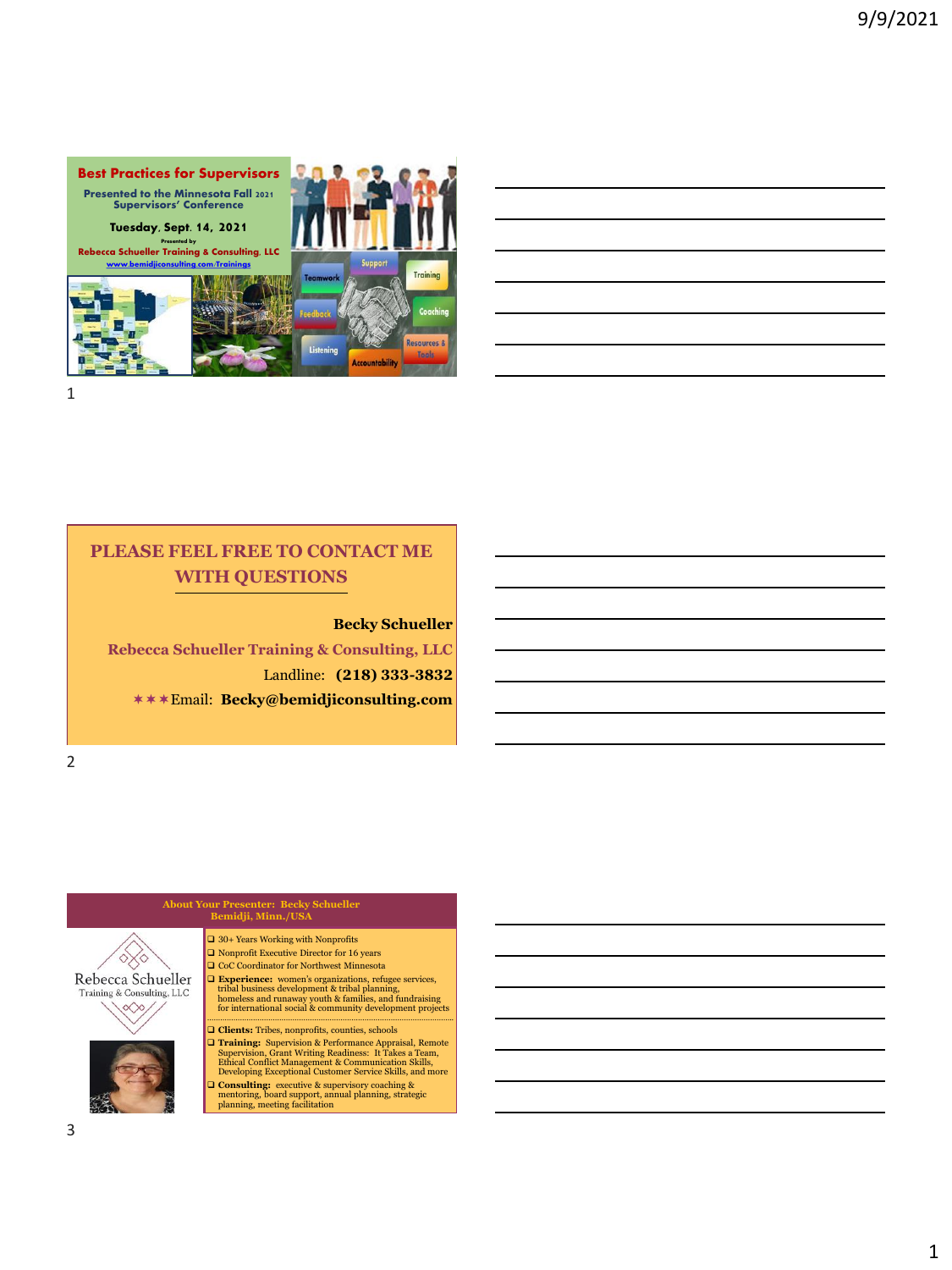## **Training Provided:**



# **Topics:**

❑ **S**upervision & Performance Appraisal ❑ **I**mproving the Quality of Remote Supervision  $\Box$  Grant Writing Readiness<br> $\Box$  Grants Management & Reporting<br> $\Box$  The Executive Director's Toolkit<br> $\Box$  The Fully Effective Nonprofit Board<br> $\Box$  Preparing the Board for the Annual Executive Director Evaluation

❑ **D**eveloping Exceptional Customer Service Skills ❑ **S**elf-Management for the Workplace ❑ **C**onflict Management & Communication Skills ❑ **M**anaging Up: Strategies for Direct Care &

Administrative Support Staff ❑ **C**ustom Topics within my expertise (upon request)

4

#### **Consulting Services:**

- ❑ **E**xecutive & supervisory coaching & mentoring
- ❑ **B**oard support: Executive Director Transitions, Onboarding, & Executive Director Evaluation
- ❑ **S**trategic planning & Annual Planning
- ❑ **M**eeting facilitation for strategic discussions & difficult conversations
- ❑ **P**itch me on other organizational needs

5



Rebecca Schueller Training & Consulting, LLC  $\infty$ 

#### **Why Linked In for County Supervisors?**

#### **Articles:**

- $\boldsymbol *$  Strategic Planning
- Annual Planning
- Boards of Directors
- Supervision & Performance
- Appraisal  $\boldsymbol{*}$  Workplace Mental Health

**Connect with Me [https://www.linkedin.com/in/](https://www.linkedin.com/in/rebecca-becky-schueller-133510a8/) [rebecca-becky-schueller-](https://www.linkedin.com/in/rebecca-becky-schueller-133510a8/)133510a8/**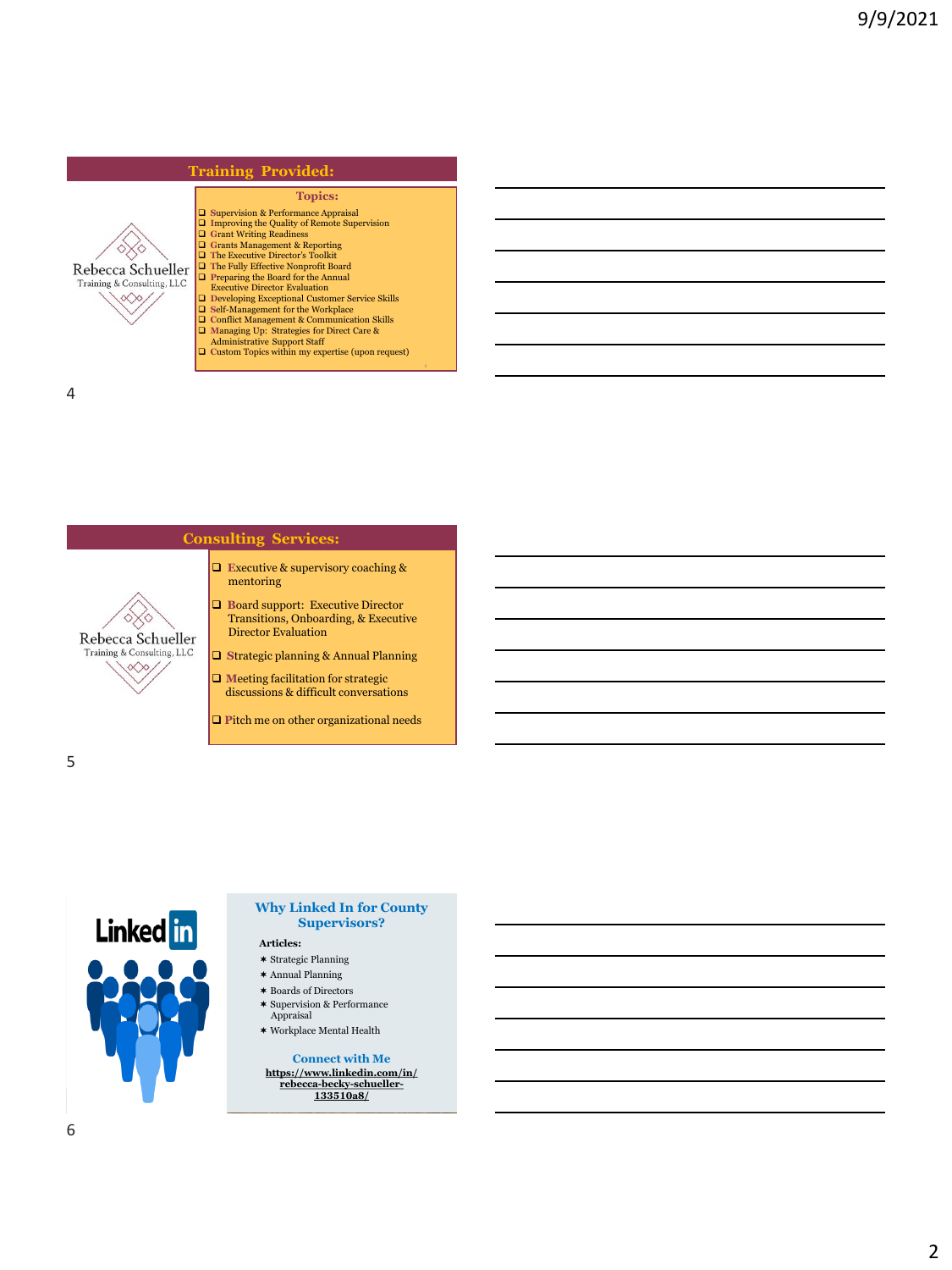Where does your power and authority as a supervisor come from?



#### **What Makes Work Meaningful**

"Volumes of <u>[research](https://www.researchgate.net/publication/12712628_A_Meta-Analytic_Review_of_Experiments_Examining_the_Effect_of_Extrinsic_Rewards_on_Intrinsic_Motivation)</u> show that pursuing extrinsic rewards for work, such as<br>money, actually hurts your interest in that work. For real satisfaction, you<br>should [pursue intrinsic goals](https://www.theatlantic.com/family/archive/2021/01/checklist-achievements-happiness-boxes/617756/)—two in particular. The first is *carn* shown is a source of happiness, and which strongly <u>[predicts](https://positivepsychology.com/perma-model/)</u> happiness at work)<br>and professional efficacy (the idea that you are effective in your job, which pushes<br>in the summer to your occupation, also a good measure of **Look for a boss who acts that way—and if you have the opportunity,** *be* **that kind of boss."**

**Arthur C. Brooks, Harvard Kennedy School & Harvard Business School, Sept. 3, 2021, The Atlantic, [https://www.theatlantic.com/family/archive/2021/09/dream-job-](https://www.theatlantic.com/family/archive/2021/09/dream-job-values-happiness/619951/)values-happiness/619951/**

**"The true value of a leader is not measured by the work they do. A leader's true value is measured by the work they inspire others to do."**

**Simon Sinek**

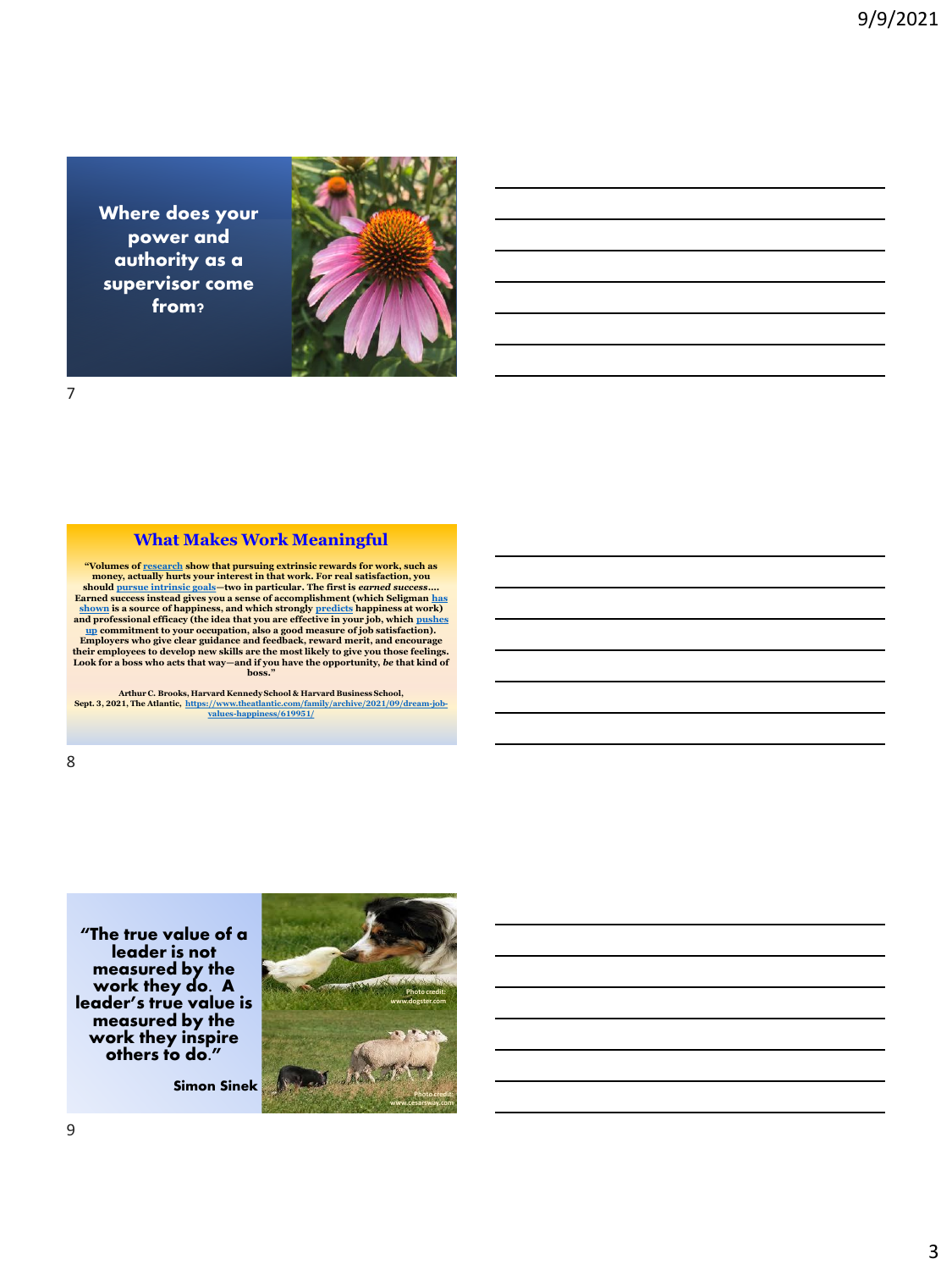**The Supervisor's Pledge**

*(PP. 7-8 in your Resource Packet)*

10



**Don't Treat Your Staff as a Task**

**"People boil the job down to their to-do list and all of the actions that they can cross off the list, rather than asking: How did my team experience me today?" Muriel Wilkins, Executive Coach**

11

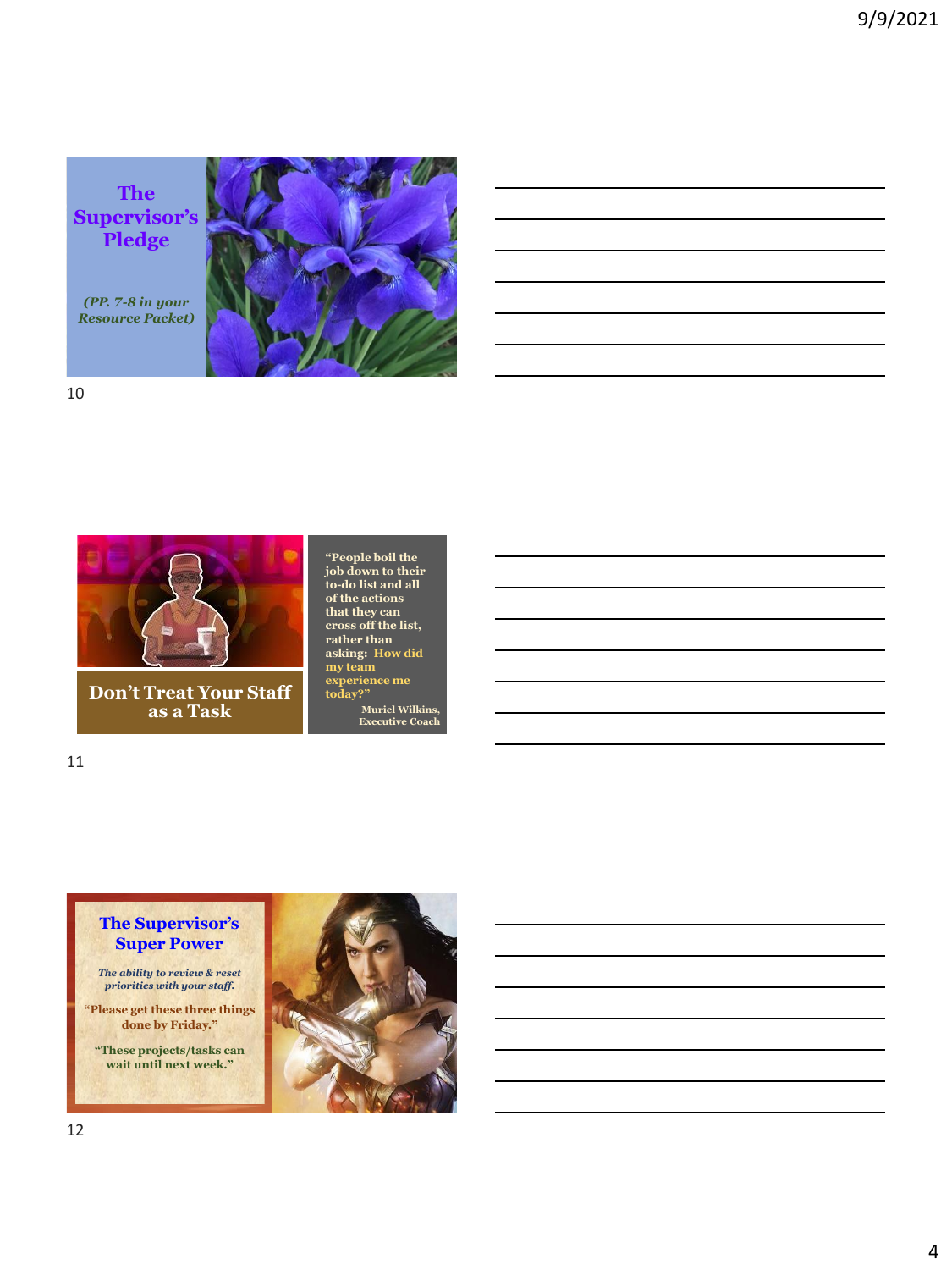

## **The Two-Question Weekly Check-in**

• **What Are Your Top Two Priorities?**



• **How Can I Help?** 

**The Focus is Priorities – the supervisor and employee partner to discuss challenges & solutions**

14

## **Frequency Outweighs Quality in Supervision**

"They (the best team leaders) realize that it's less important that each check-in is perfectly executed than that it happens, **every week**. …The more frequently and predictably you check in with your people or meet with your team—the more you offer your **real-time attention to the reality of their work**—the more performance and engagement you will get."

*A Freethinking Leader's Guide to the Real World: Nine Lies About Work* **by Marcus Buckingham and Ashley Goodall, Harvard Business Review Press, 2019**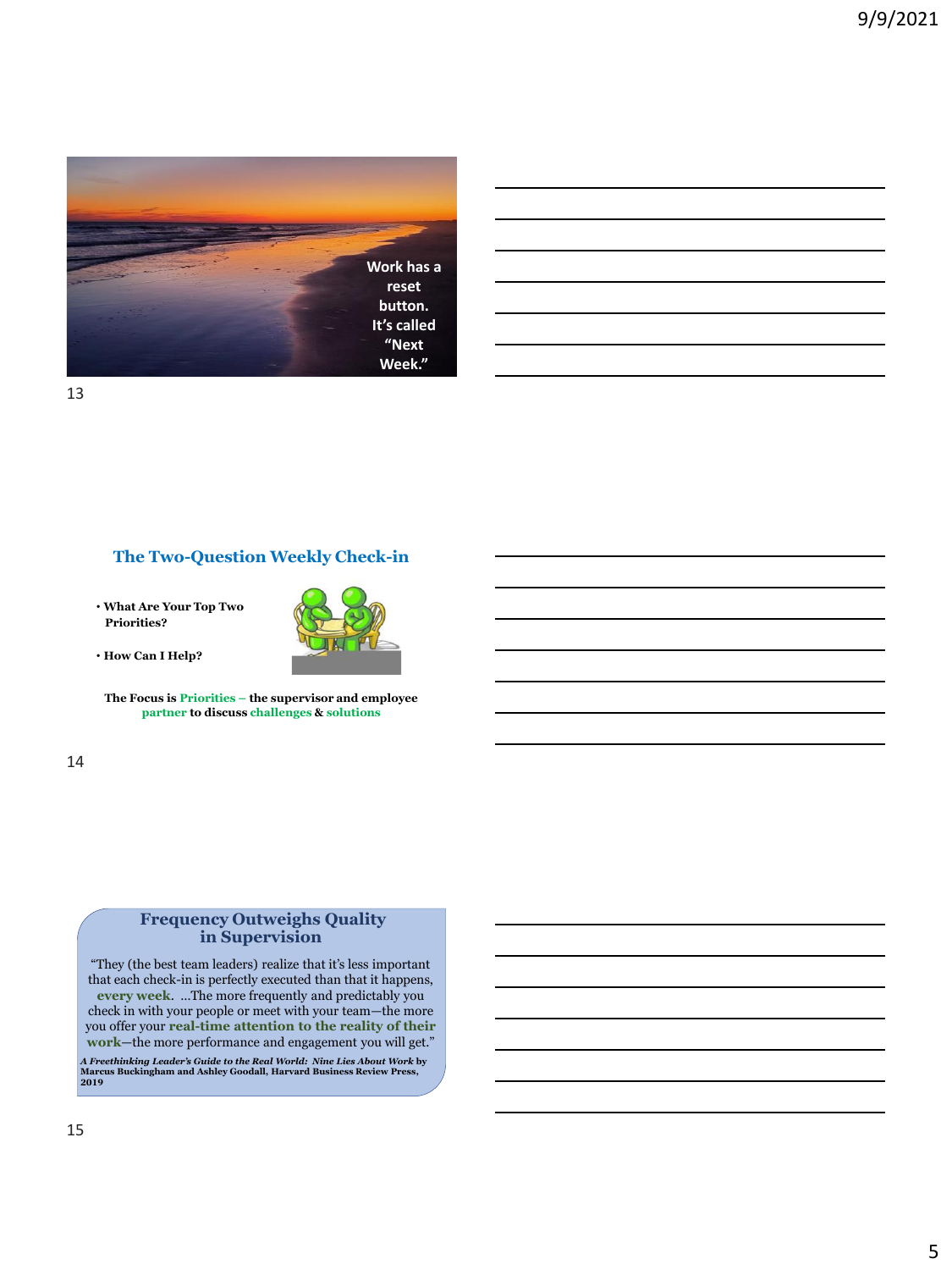#### **Check-Ins ARE the Work of Supervisors**

"...the weekly check- in is the anchor ritual. You need to design<br>your teams, and their size, to enable it. And, if ever you become a<br>leader of leaders, you'll need to ensure that your leaders know that<br>this check-in is th work—is not what you do *in addition to* the work of leading. **This**  *is* **the work of leading."**

*A Freethinking Leader's Guide to the Real World: Nine Lies About Work* **by Marcus Buckingham and Ashley Goodall, Harvard Business Review Press, 2019**

detailed

16

#### **Acknowledge Strengths**…be specific & **The Process Check-in Questions & Feedback**

**Establish a schedule –** book an extra 15-30 minutes after it for your notes



**Ask how things are going…**with classes, clients, with co-workers, with partners/referrals, or other components of the job

**Discuss if the job feels manageable** – and help identify priorities

**See your Resource Packet-**Probationary Period Questions & Annual Evaluation Questions

17



**Significance + Success** - **Help staff make meaning of their accomplishments & strengths**

**Discuss staff priorities for the coming week**

**Clearly inform staff if there is anything they aren't doing well or need to improve…or if their actions are in violation of policies**

**Check in to ensure staff are**<br> **Check in to ensure staff are scheduling & using leave time**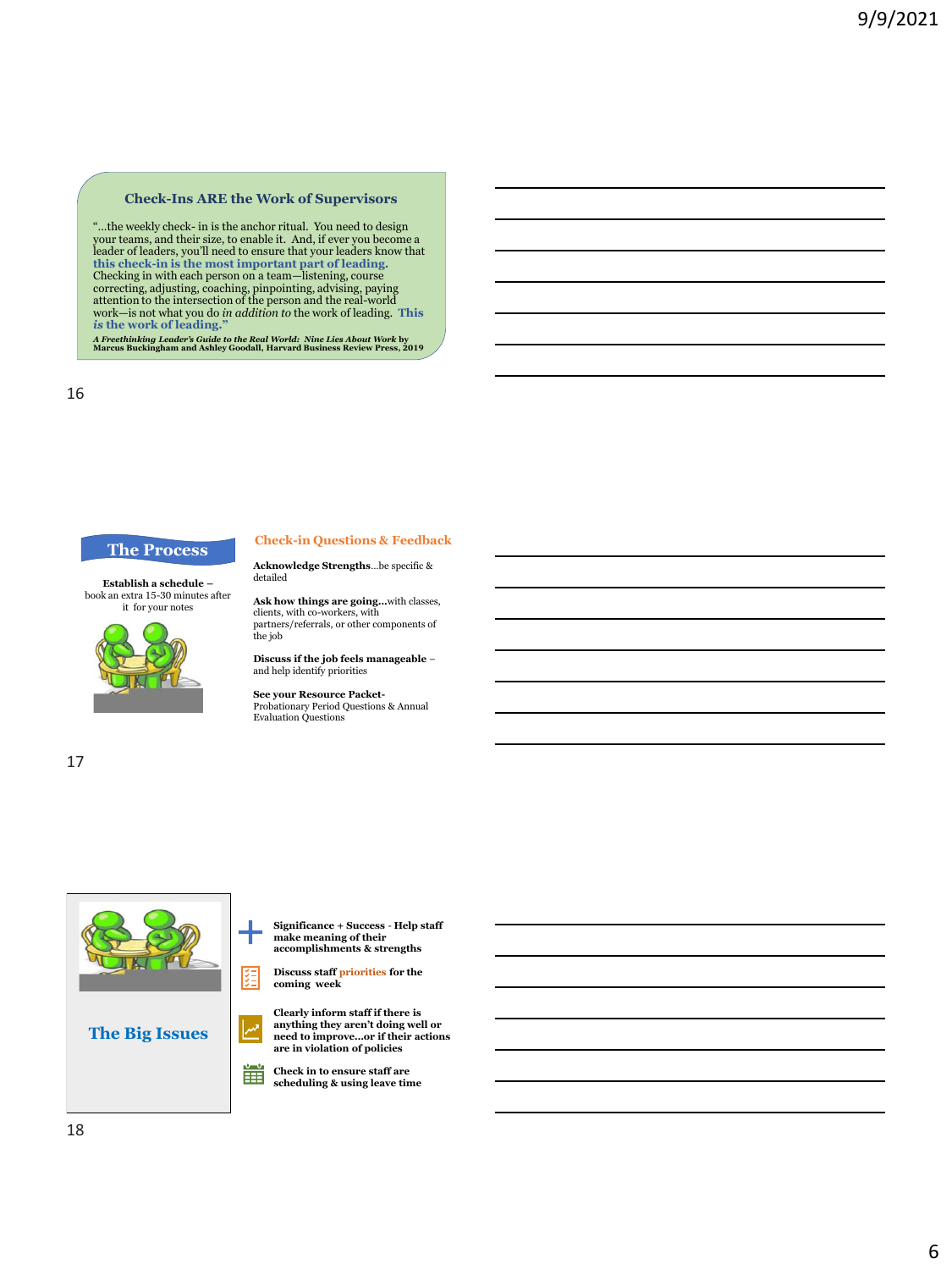

**Questions to Support Staff Self-Care**

• **Are you getting what you need from me?**

• **Is there anything you'd like me to consider doing differently?**

• **What are your leave plans (sick, vacation, flex time, etc.)?**

• **What do you need from the agency to support your self-care goals?**



#### **Positive to Negative Feedback Ratio: 5 – 1**

❖ **Reinforce the things your employees are doing well**

❖ **Help Your Employees Hear Constructive Feedback**

❖ **Minimize "Fight or Flight" Responses**



**"There is no hierarchy in a circle."**

## **Solve Problems & Build Relationships without Using Power**

- **All staff have equal voice in naming the issue**
- **Discuss what happened/ or what the issue is**
- **Was harm done?**
- **How can each party take accountability to improve the situation?**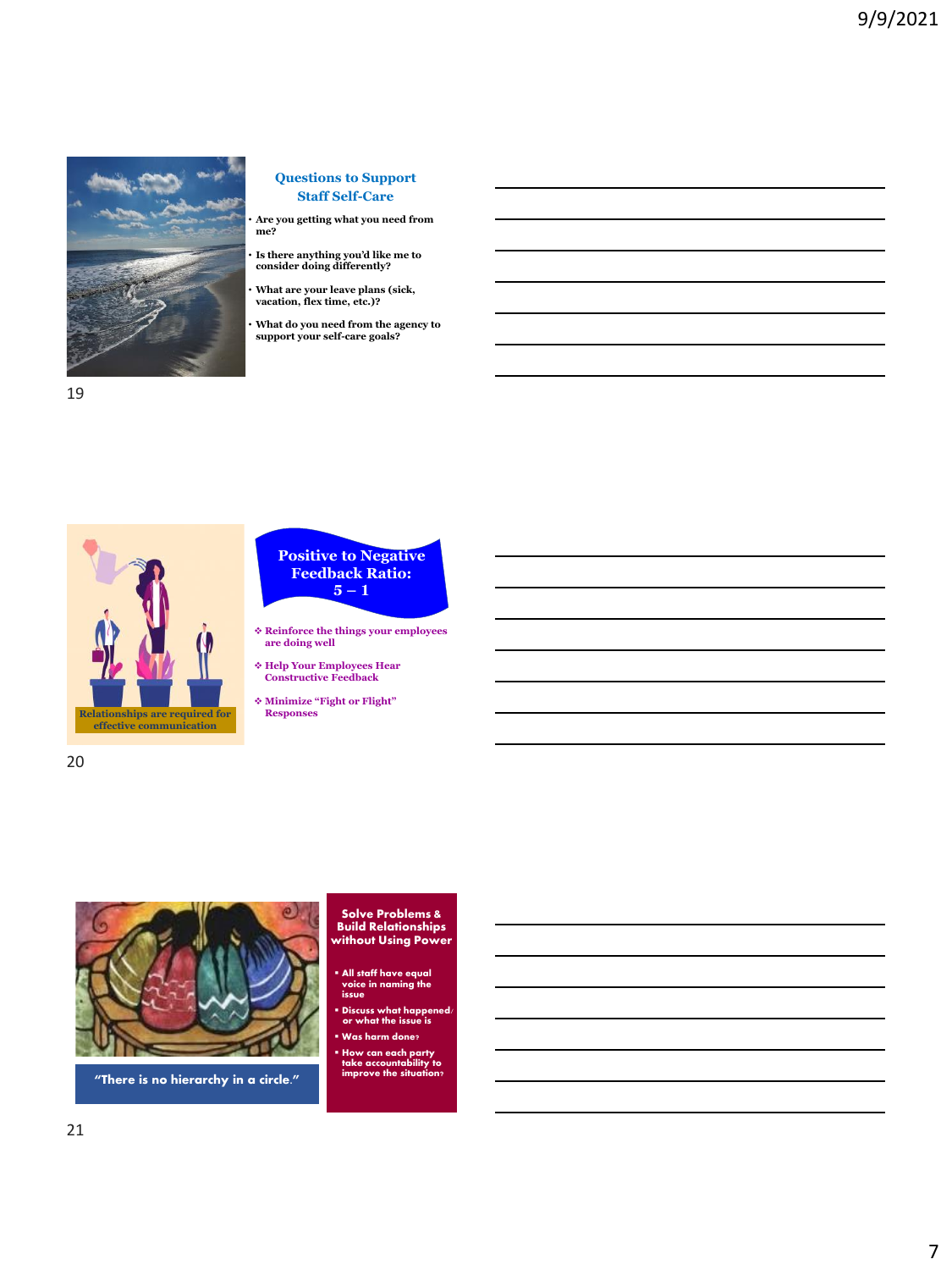



**When staff demand an immediate decision, reply with:**

"If you need an immediate decision, the answer is 'no.'" "If you can wait a few days, I'll consider it carefully and get back to you."

#### **When You Don't Know the Answer**

Tell staff, "I'm not sure," or "I'd like to discuss this with the team first" or "I have to check with the director/my boss."

"I need some more time to think this through, I'll get back to you by next Monday."

**Thinking is good! Don't let others pressure you into immediate decisions.** 



23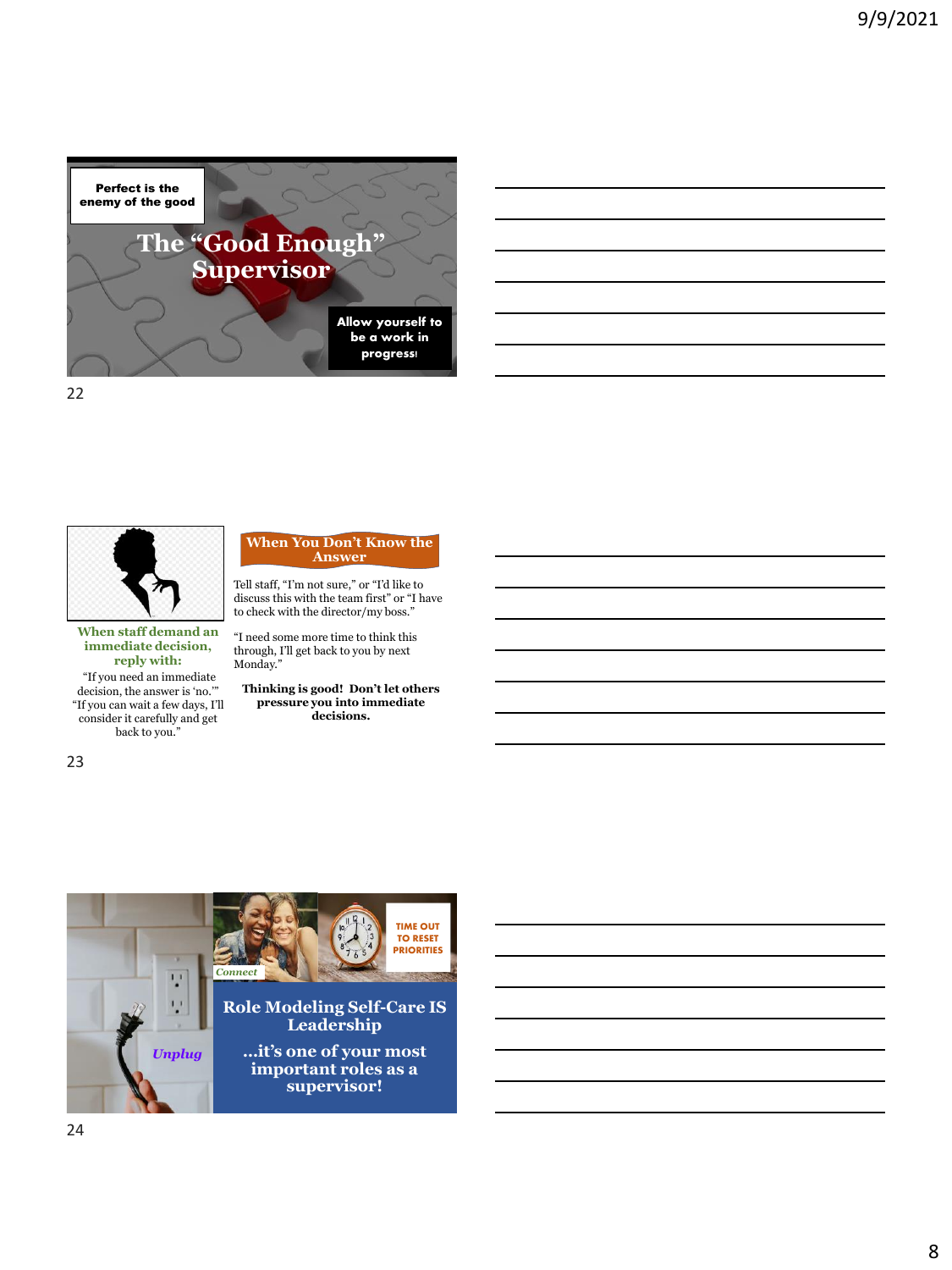



**Schedule a 2-Week** 



25



26

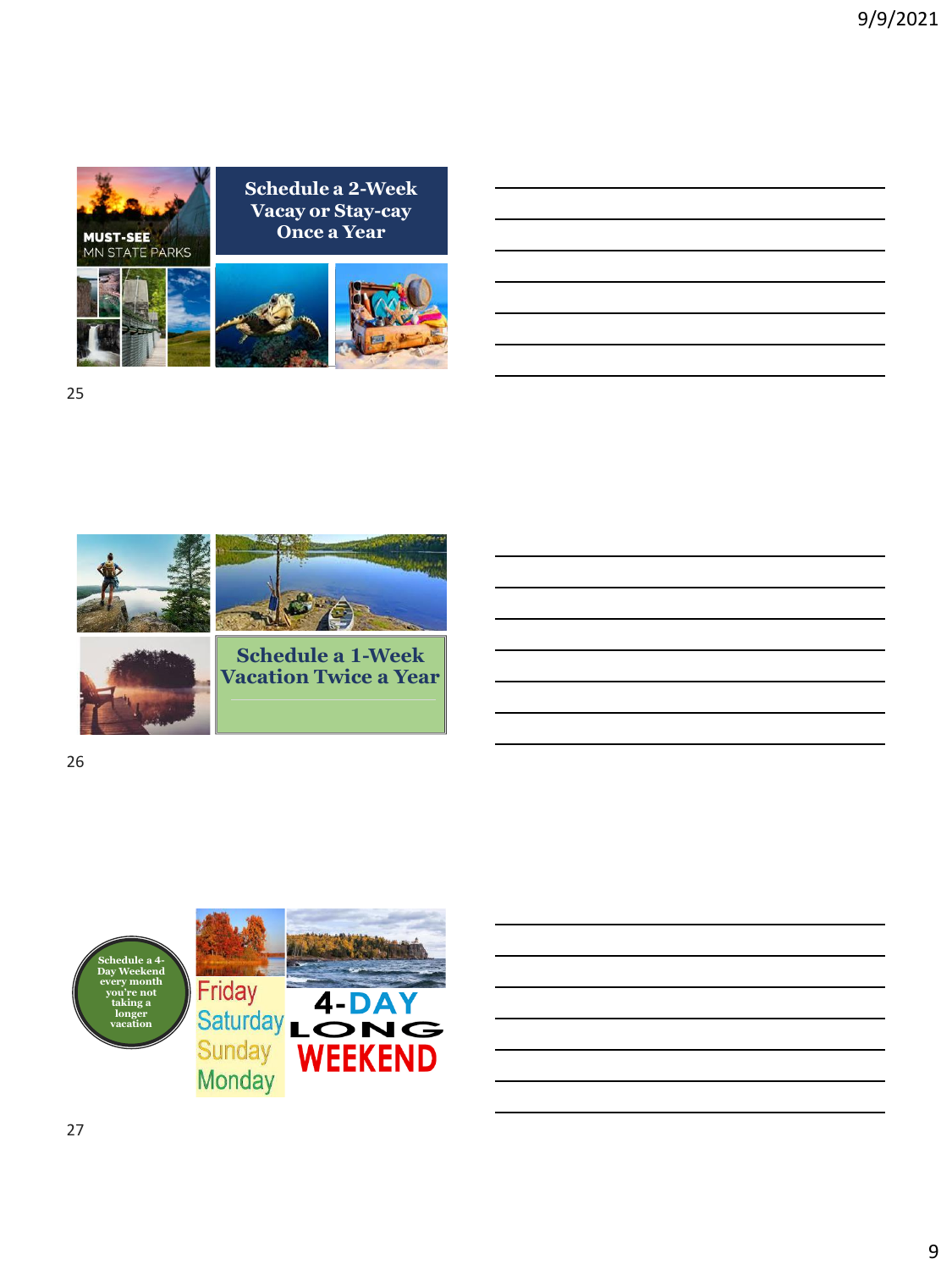

## **Reach Out for Support & Questions**



**Rebecca Schueller Training & Consulting**

**Becky@bemidjiconsulting.com**

**Landline: (218) 333-3832 Text: (218) 760-9470**

**[https://www.linkedin.com/in/](https://www.linkedin.com/in/rebecca-becky-schueller-133510a8/) [rebecca-becky-schueller-](https://www.linkedin.com/in/rebecca-becky-schueller-133510a8/)133510a8/**

**<https://www.bemidjiconsulting.com/> resources**

29



SEATS AVAILABLE - Oct. 2021 Series Supervision & Performance Appraisal Appropriate for: \*New *and* Experienced Supervisors<br>\* Executive Directors \* HR Directors<br>\*Training Directors \* Program Directors

**"It was one of the best, most uplifting trainings I've attended. Thank you."** 

**"I gained confidence in having conversations and evaluations with staff."**

**"I appreciated your role modeling of difficult feedback. I enjoyed this very much."**

**"I learned to be much more deliberate in my interactions with staff."**

**"I am very excited to implement the Team Designed Alliance. We gained a lot from this, and I love your passion and energy."**

"The tools Becky provided, like the Supervisor Log<br>and the Team Designed Alliance, fit so well to the<br>needs of my team and our agency." Angie Obermiller,<br>Human Services Supervisor, Nicollett County Child Protection